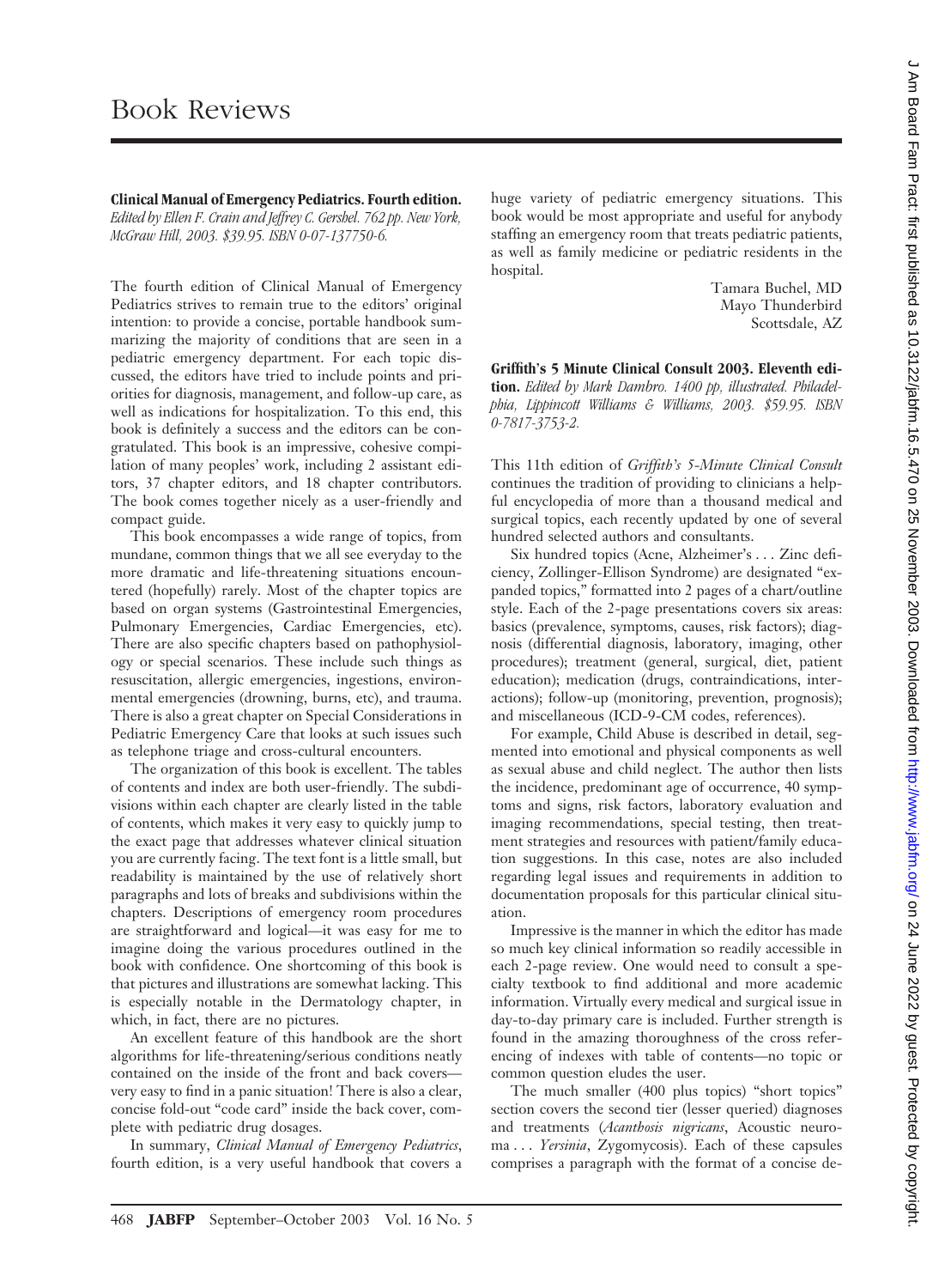scription, cause, treatment, and ICD-9-CM code. These are quite to the point and provide no more than fundamental information.

I found this large textbook-size volume a totally reliable helper in office-based primary patient care. Its built-in efficiency (the 2-page chart format, the limiting of topics to 600 major and 400 minor) is realistically high—such that conferring with it takes little time of interruption— usually less than "5 minutes." It is also patient-friendly; thus, the material can be readily shared right in the consultation room during the discussion of a particular issue.

Although the person most likely to benefit from the *5-Minute Clinical Consult* is the busy practitioner, the major topics get covered with enough detail to also render the text an effective source of general review for continuing education purposes as well as for examination preparation by students and residents in training.

The title summarizes the book appropriately: clinically relevant information in a timely manner. This is undoubtedly one of the many reasons that so many clinicians are likely to continue to make use of this particular resource.

> James Bergman, MD Group Health Cooperative Bellevue, WA

**Emergency Ophthalmology—A Rapid Treatment Guide. Edited by Kenneth Chern.** *297 pp. New York, McGraw Hill Professional, 2003. \$59.95. ISBN 007-137-325X.*

This nifty book would have come in handy for me last year when I worked part-time in an urgent care clinic. The authors have aimed to organize most urgent ophthalmologic topics in a relatively slim handbook that is just a little too large to fit into a pocket, but at least is easy to tote from the bookshelf to the exam room. Its format is basically handbook standard; the text organized is presented in outline form, with practice pearls organized into a separate box for each chapter. It is well-organized, with numerous high-quality photographs of eye pathology, radiographic images such as MRI, and detailed anatomical diagrams.

Although there are several ophthalmologic handbooks written by and for ocular specialists, this book is perfectly targeted for a primary care audience. Residents in family medicine may occasionally want for a text that offers more detailed treatment information, but most practicing family physicians will find this book perfectly adequate for almost all situations. Although there is an emphasis on adult medicine, the coverage of pediatric ophthalmologic urgencies is also quite comprehensive.

My only quibble, and it is relatively minor, is that the authors are vague regarding interim management of patients who require referral to an ophthalmologist for definitive care. Terms such as "urgent" are used without any more specification of the time frame. Perhaps the authors have chosen to be deliberately vague with the thought that the primary care physician will obtain more specific information by phoning an ophthalmologist in consultation.

Overall, most practicing primary care physicians, especially those who have a substantial occupational health or urgent care component to their practice, will find this text a welcome addition to the clinical library.

Sarah Kramer, MD Madison, WI

**Family Focused Behavioral Pediatrics. First edition.** *By William Lord Coleman. 322 pp. Philadelphia, Lippincott Williams & Wilkins, 2001. \$32.95. ISBN 0-7817-2857-6.*

This book is part of The Core Handbook Series in Pediatrics, a series designed to explore common problems of infants, children, and adolescents. It was written by a pediatrician at the Center for Development and Learning in Chapel Hill, North Carolina. This is a comprehensive manual to help clinicians transition from a child-focused to a family-focused model of intervention for pediatric behavioral and interactional problems. It is relevant for family physicians as well as all providers who work with children and adolescents. The text is readable and avoids medical jargon, making it accessible to many disciplines. The organization is logical, with three major sections including "shifting to a family focus," "interviewing the family: practical strategies," and "clinical issues and strategies." Each individual chapter is followed by a list of excellent references for further study.

The author describes the text as a beginner's step-bystep guide for providers who are just learning to use a family systems approach to behavioral pediatrics. The techniques and interventions taught are illustrated with case examples, which are helpful and "real-life." Notably, the author does not intend to teach the reader to be a family therapist. Instead, the skills one might obtain from using this book include: "identifying interactional problems"; "making the shift from child-focused to familyfocused intervention"; "facilitating family meetings and family communication"; "helping families rediscover love, respect, communication, and fair play"; and "helping families work together, find solutions and become a team." The clinician could then apply these skills to common pediatric problems such as parent-child conflict, parenting disagreements, tantrums, noncompliance, and learning problems.

In addition to theory, the author addresses the practicalities of incorporating the above-mentioned skills into one's own practice, including the details of coding and billing. With the help of this book, the reader may not only provide better care to his/her pediatric patients, but also find more job satisfaction in doing so. Although it may be too in-depth for many family practice residents and clinicians, it would be perfect for providers with a strong interest in behavioral pediatrics who want to raise their skills to the next level. It would also be an excellent resource for residents who have an interest in family therapy and counseling.

> Kara Cadwallader, MD Family Practice Residency of Idaho, Boise